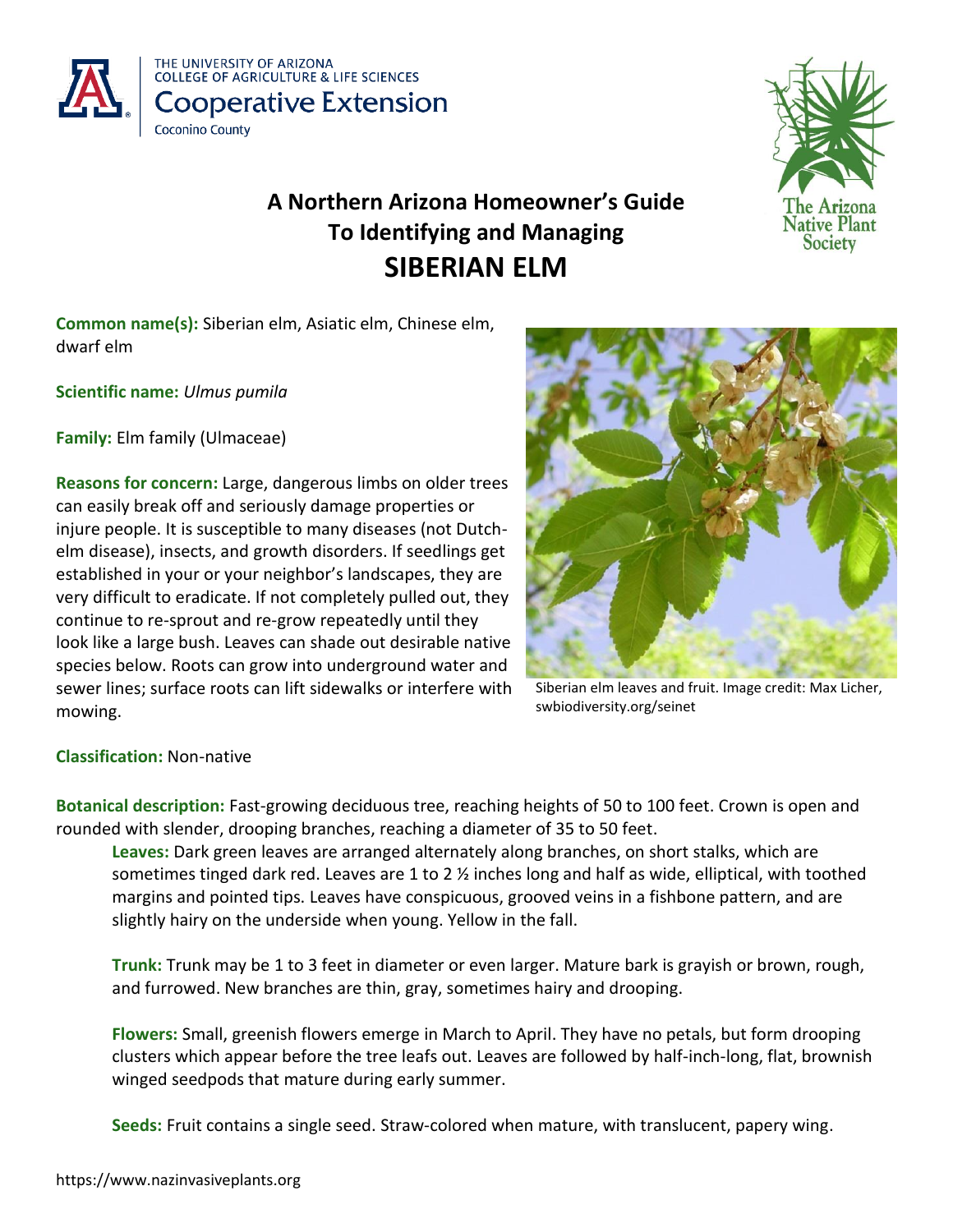## **Roots:** Very deep and extensive

#### **Native to:** China

**Where it grows:** Handles dry soils not easily tolerated by other species. Prefers full sun. Grows at elevations from sea level to 7,200 feet. Found along roadsides, streams, home landscapes, and disturbed habitats.

**Life cycle:** Perennial

**Reproduction:** By seed and by sprouting from the roots

**Weedy characteristics:** Seeds are abundant and germinate easily under many conditions. They are widely dispersed by wind and water. Seeds germinate early in the season, giving the seedling an advantage over later-establishing plants. Can grow more than 5 feet per year, and form thick stands. Tolerates poor soil, drought, extreme cold, air pollution, and some salinity. Seedlings will tolerate some shade. Plants that are cut down will repeatedly re-sprout.

**Control strategies:** Hand pull or hoe seedlings as soon as they appear. Monitor area frequently. Small trees can be removed with a sharp grub hoe. If it is safe, larger trees can be girdled between late spring and midsummer, being sure to remove the outer layer of bark. After girdling, tree will die in 1 to 2 years. The trunk will need to be treated with an herbicide to prevent resprouting. Trees may have to be removed by a professional. Contact your local county extension office for more information on chemical control.

#### **Images:**



Siberian elm leaves showing conspicuous veins. Image credit: MS, AZ Native Plant Society



Siberian elm sapling. Image credit: MS, AZ Native Plant Society